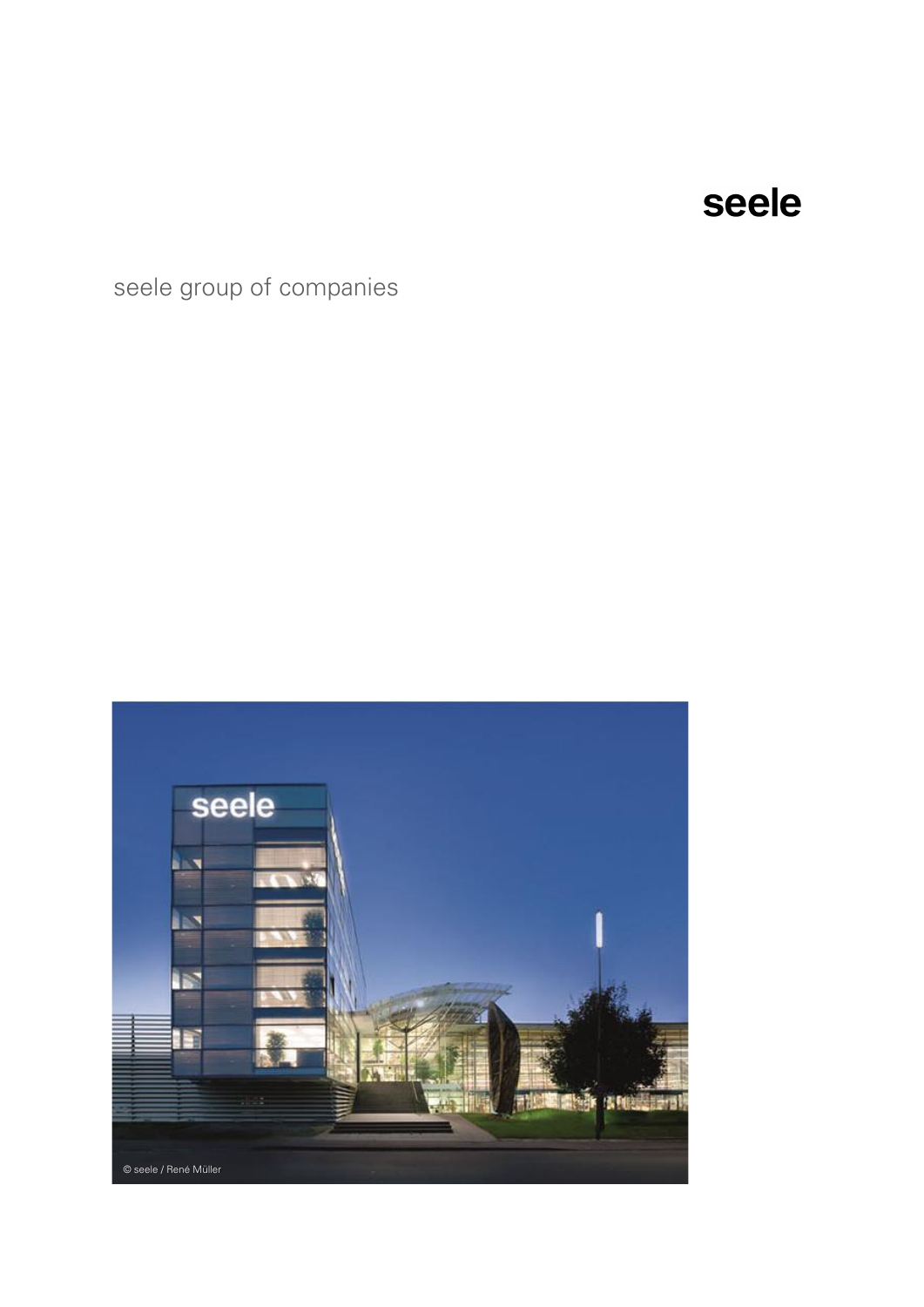### Table of Contents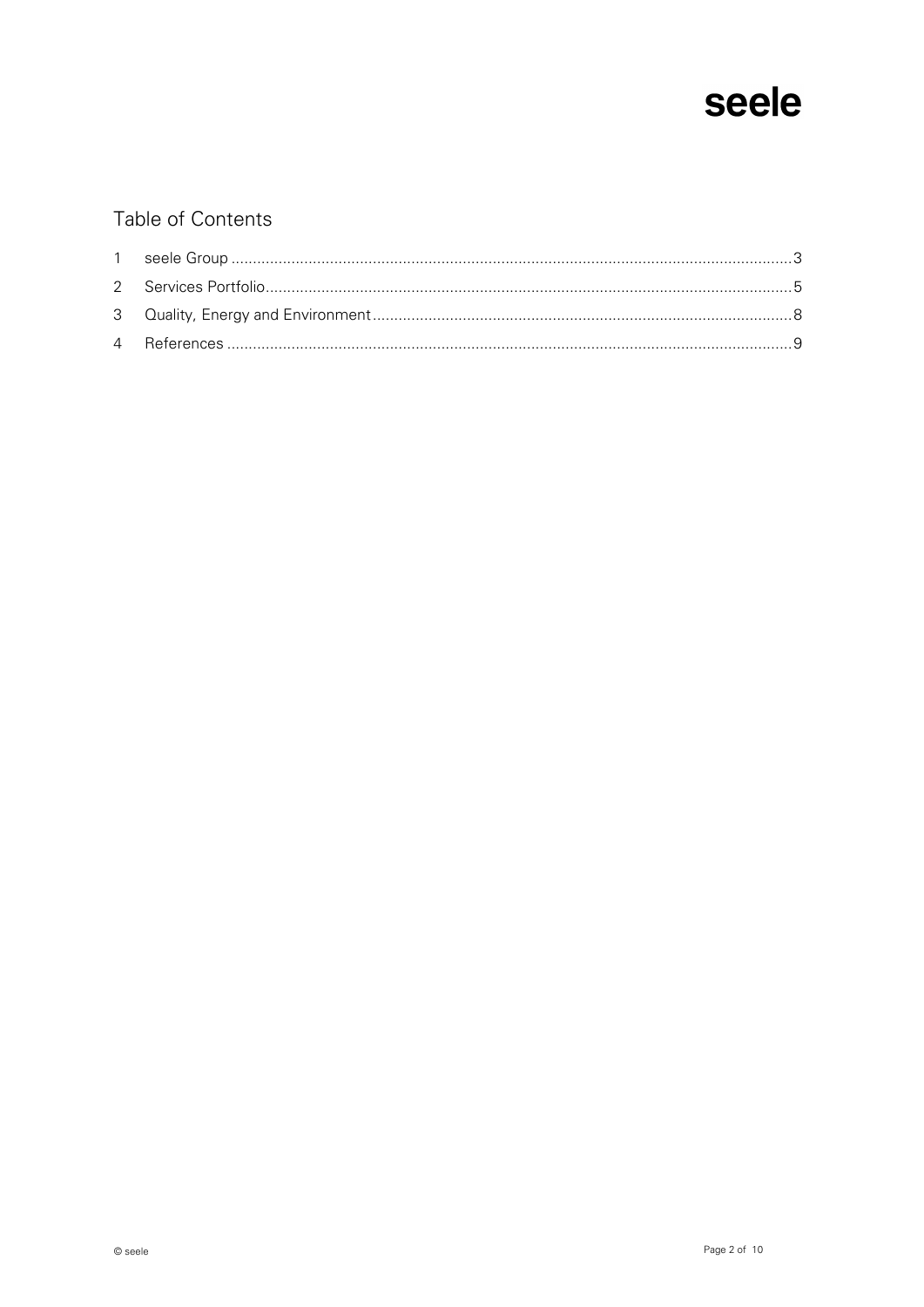

### <span id="page-2-0"></span>1 seele Group

#### 1.1 Profile of the seele Group of Companies

The seele group, with headquarters in Gersthofen in Bavaria, is one of the world's top companies specialising in the design and construction of façades and complex building envelopes made from glass, steel, aluminium, membranes and other high-tech materials. The owner-managed technology leader in façade construction was founded in 1984. More than 1,000 employees work for the seele group of companies at 16 locations worldwide and generate a turnover of over 250 million euros per year.

#### 1.2 seele Group – Facts & Figures

#### **1.2.1 History**

- 1984 Founding of the company by master glazier Gerhard Seele and steelwork engineer Siegfried Gossner
- **1994** Expansion into Austria, France, the UK and Hong Kong
- **1996** Establishment of production in the Czech Republic and expansion into Singapore
- **2001** Expansion into the USA
- **2004** Expansion into Dubai
- **2007** Founding of sedak and establishment of own glass treatments
- **2007** Addition of business lines for membrane and fabric designs, with one location in Germany
- **2008** Establishment of own production for aluminium unitised façades
- **2012** Development of the building elements business line with the facade systems ISOshade<sup>®</sup> and GSP®
- **2013** New office in Russia
- **2015** Expansion into Canada
- **2017** New office in Thailand
- **2018** Founding of s + k project GmbH based in Gersthofen, Germany
- **2018** Expansion of manufacturing competencies within the seele group with the Italian company sunglass industry s.r.l.
- **2021** Expansion to Malaysia and India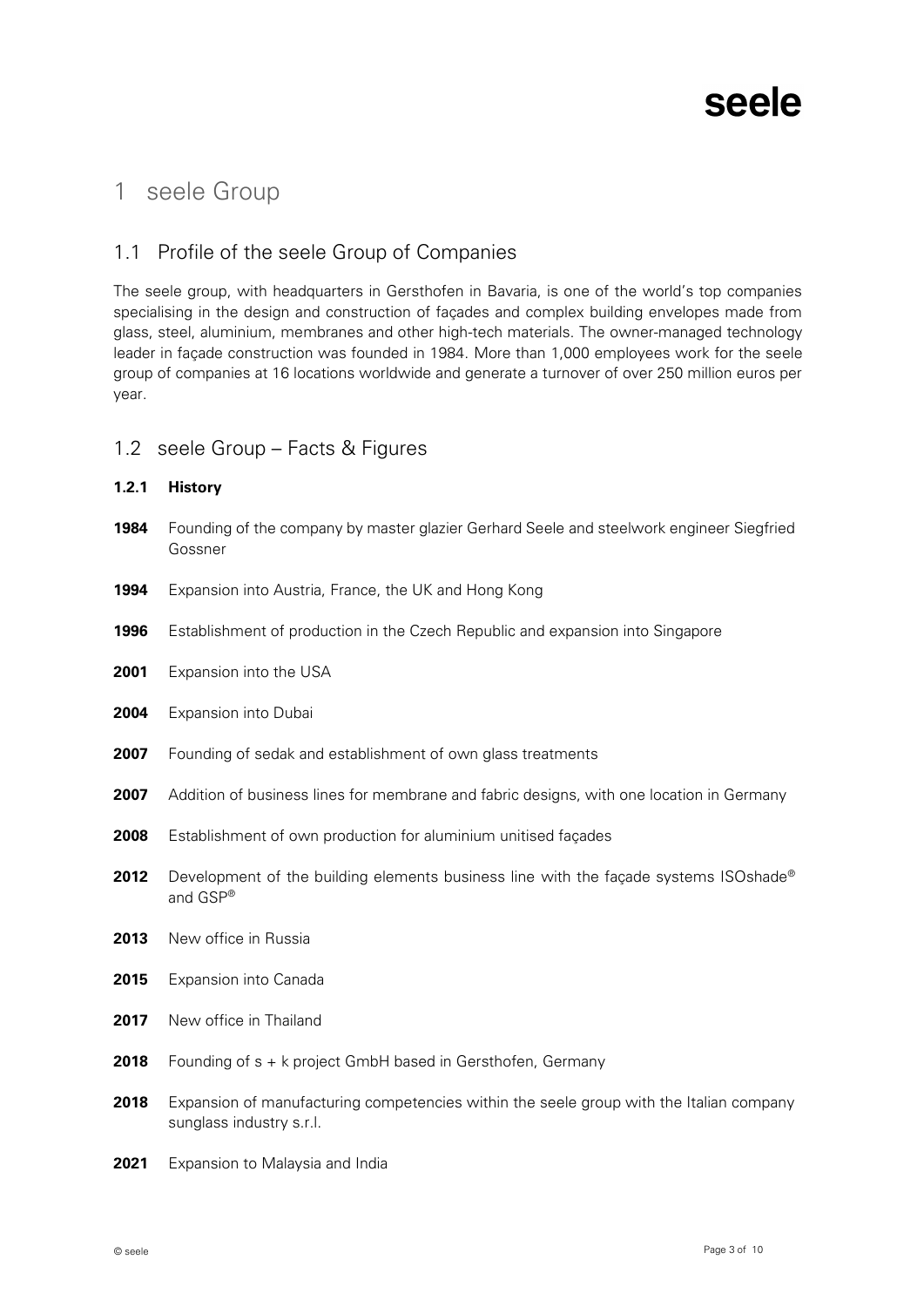#### **1.2.2 The Global Network of the seele Group**

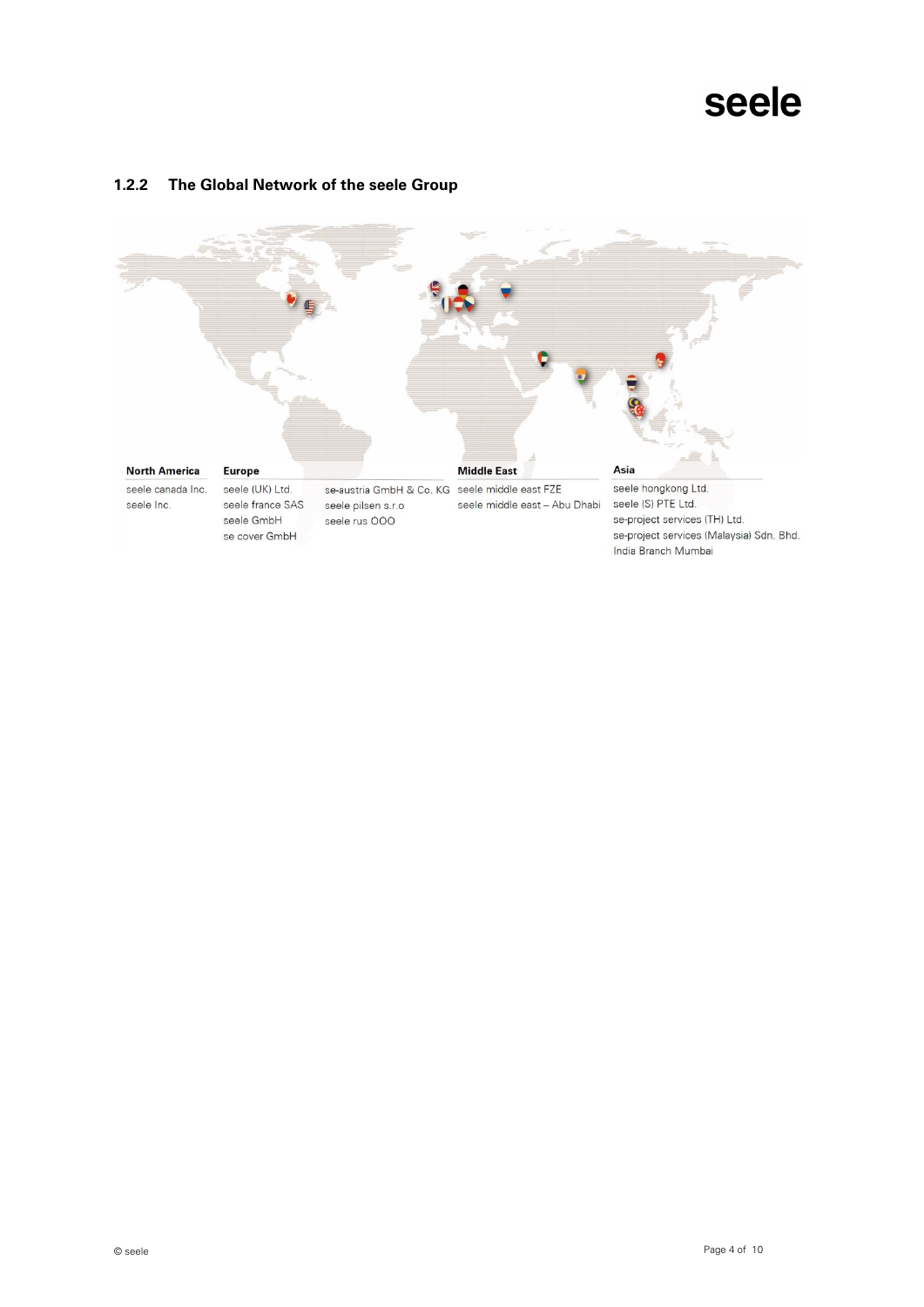### <span id="page-4-0"></span>2 Services Portfolio

### 2.1 Consulting



Exceptional building envelopes are the result of the successful meshing of architectural ideas, constructional expertise and a profound understanding of the materials. As an experienced partner, seele can advise clients, developers and architects and provide support for international construction projects – from the first visionary sketch to the development of the tiniest details. And at every stage, the optimum implementation of a project is just as much a priority as its economic viability. With many years of experience and extensive

production skills covering glass, steel, aluminium, membranes and other high-tech materials, seele can design building envelopes to suit virtually any specification.

### 2.2 Project Management



Ensuring trouble-free workflows from the design of a building envelope right up to its erection is the responsibility of seele's project management teams. Modern BIM processes and strategies provide support in the form of a central interface between all internal processes plus the work and objectives of all the partners involved in a construction project. Optimum organisation and efficient management guarantee that complex construction projects are completed on time in the very highest quality.

### 2.3 Design



The architect's design brief is seele's guideline for developing bespoke solutions with the help of its superb engineering skills and in-depth understanding of construction. Digital and three-dimensional design are intrinsic to modern engineering and these days indispensable for achieving highly complex geometries. Excellent coordination and collaboration between all the persons and trades involved in a construction project is ensured by way of BIM 3D models containing a wealth of data. Turning digital creations into real structures is achieved

with the help of the very latest software, hardware and analysis options. From the first sketches of potential solutions to the working drawings and production schedules, seele stamps its mark on the complete creation chain. In order to vary the interdependencies of the complex stipulations and be able to model the various geo-metrical designs, all the architectural requirements and principles are implemented in the form of parameter-controlled scripts. Prior to production, new solutions for façades are tested on mock-ups in seele's own test centre, where all international standards and test scenarios can be adapted and tested.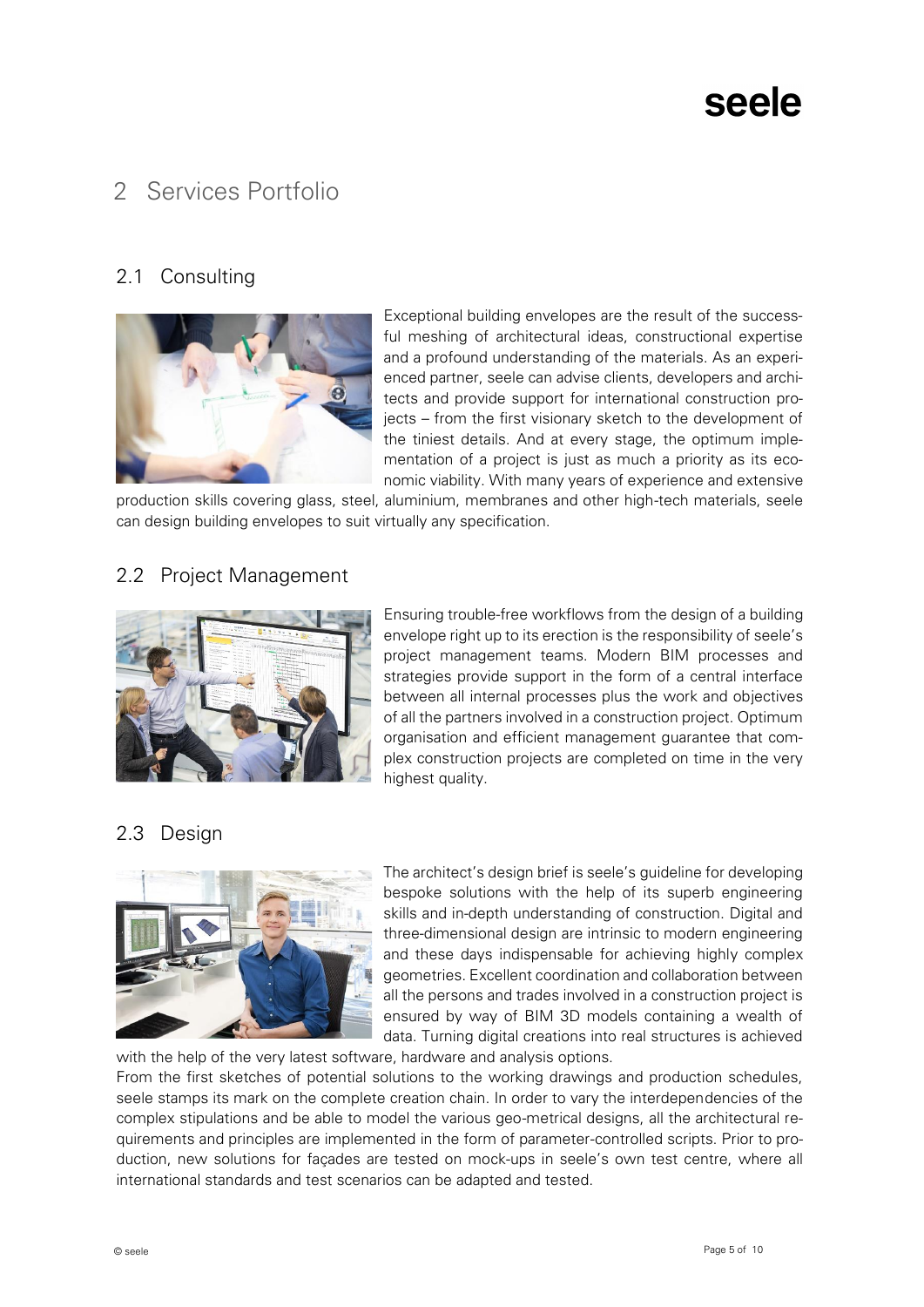### 2.4 Production



Building envelopes by seele are designed and produced "hand in hand": manufacturing and automation procedures come together in the machining centres, supported throughout by 3D computer programs. High-quality assemblies in aluminium, steel, glass or membrane materials are therefore created right alongside development.

The client can count on optimum workflows plus maximum precision and dimension-al accuracy thanks to the dovetailing between development and production plus digitalisation

throughout the process. Special parts are prefabricated to individual specifications – an advantage that, in the end, guarantees efficient erection.

### 2.5 Logistics and Installation



No matter whether a site is located in the desert or the city, seele's logistics teams always deliver reliably and on time – by road, sea or air. That means seele takes responsibility for the transport logistics worldwide, plus the efficient organisation of the building site in compliance with local regulations. End-to-end quality management enables full documentation and traceability from the raw materials to the final product. Continuous coordination between production and building site minimises storage times for the finished elements.

On site, seele's installation teams carefully assemble all the separate parts and ensure maximum precision.

#### 2.6 Maintenance and Repair



Façades, roofs and free-form surfaces must retain their quality, functionality and aesthetics over many decades. Therefore, seele employs efficient testing and measuring procedures as well as individual systems to inspect components and assess their condition. Any maintenance measures necessary can thus be identified in good time and carried out exactly as required.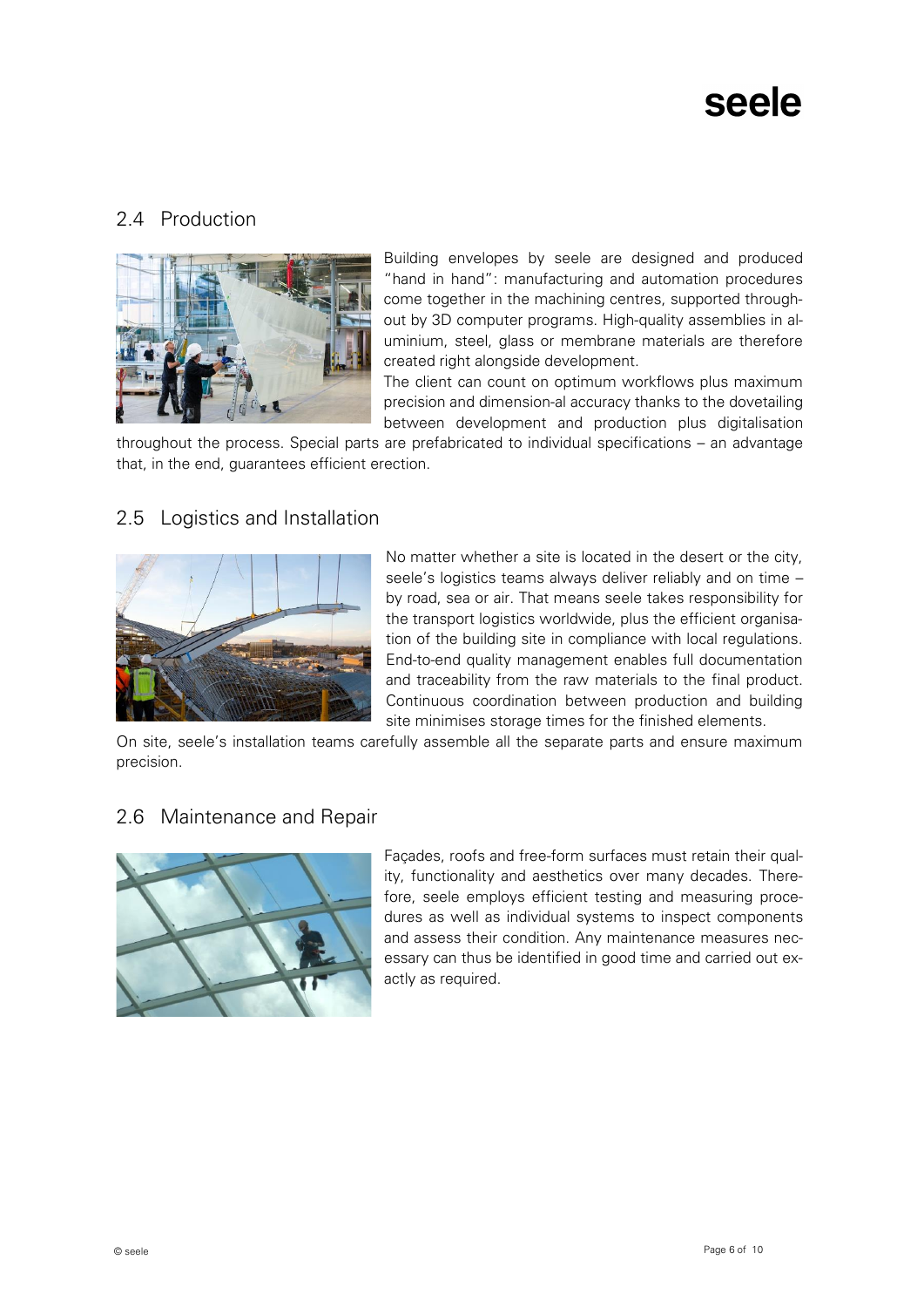#### 2.7 Research and Development



The demands placed on modern building envelopes are constantly changing. Therefore, existing façade systems undergo continuous further development at seele, and new technologies and materials are researched and introduced. Using modern methods and resources, the R&D team investigates and tests the building physics relationships and constructional interdependencies in order to improve current processes. Such work often results in valuable patents that secure the company's future and competitiveness. The primary goals of re-

search and development at seele are to push back architectural boundaries and define new standards for the creation of building envelopes.

#### 2.8 Product solution ISOshade<sup>®</sup>



With the development of ISOshade®, seele offers an alternative technology to conventional, complex CCF-technology. ISOshade® is an insulating glass unit with a factory integrated sun protection system. The unit consists of triple glazing and a sun protection system in a cavity – a venetian blind or a vertical blind. The external pane protects the sun protection system from dirt and weather influences. The cavity within ISOshade® conditions itself via a volume-dependent system. Pressure differences caused by temperature fluctuations in

the space between the panes are regulated by the element itself via a maintenance-free mechanism. This reduces the planning effort in advance and the energy costs during building operation.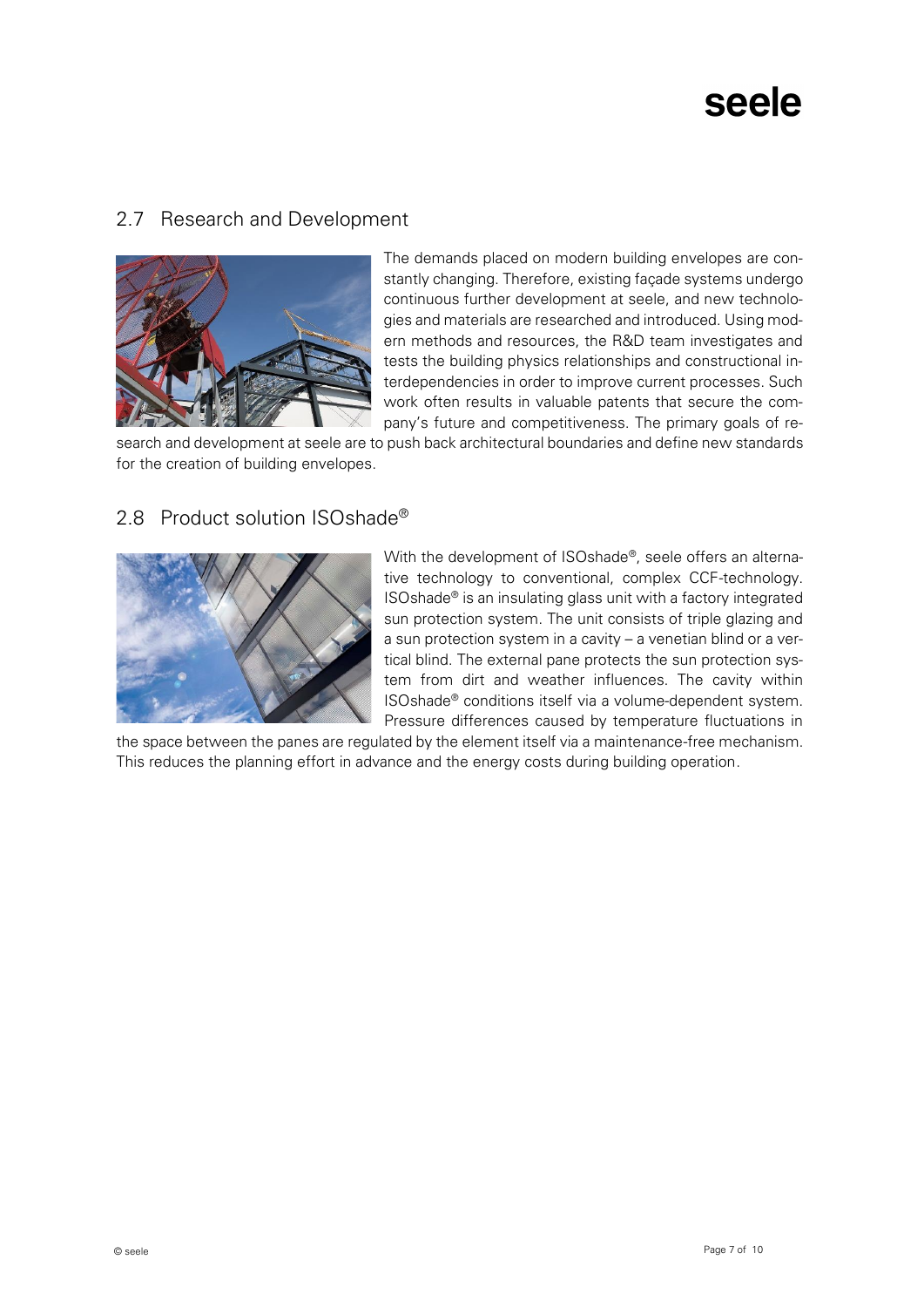## <span id="page-7-0"></span>3 Quality, Energy and Environment

As part of its management system at its headquarters in Gersthofen, seele is certified to DIN EN ISO 9001 for quality, DIN EN ISO 14001 for environmental issues and DIN EN ISO 50001 for energy management. The implementation of these standards combines and harmonises the requirements placed on our organisation.

Upon request, we can incorporate the stipulations for the certification of sustainable buildings in our design work. That includes, for example, requirements according to the DGNB, LEED and BREEAM certification systems. Examples of BREEAM-compliant buildings with façades by seele are the office complex at 5 Broadgate, London, and the new European headquarters of Bloomberg, also in London.

### 3.1 Quality



Certification to DIN EN ISO 9001 means that seele has specified minimum requirements for its quality management (QM) system. These must be implemented in order to comply with all demands placed on, for instance, the quality of products or services. A QM system ensures that, for example, the transparency of all operational procedures is improved or error rates, and hence costs, are reduced. The principle of process optimisation anchored in the standard ensures that seele's QM system monitors and checks all essential operational processes.

### 3.2 Energy



Constant improvements to energy-related issues is the aim of the energy management system to DIN EN ISO 50001. The standard specifies requirements for the introduction, operation and ongoing optimisation of an energy management system. By implementing this approach, seele is always improving its performance in energy matters, increasing energy efficiency and at the same time optimising energy consumption. Renewable energy sources are also taken into account.

#### 3.3 Environment



The environmental management system certified to DIN EN ISO 14001 ensures that seele applies environmental protection requirements and hence contributes to reducing environmental impacts and improving sustainability in all areas of the company. This is always carried out in accord with economic, social and political requirements.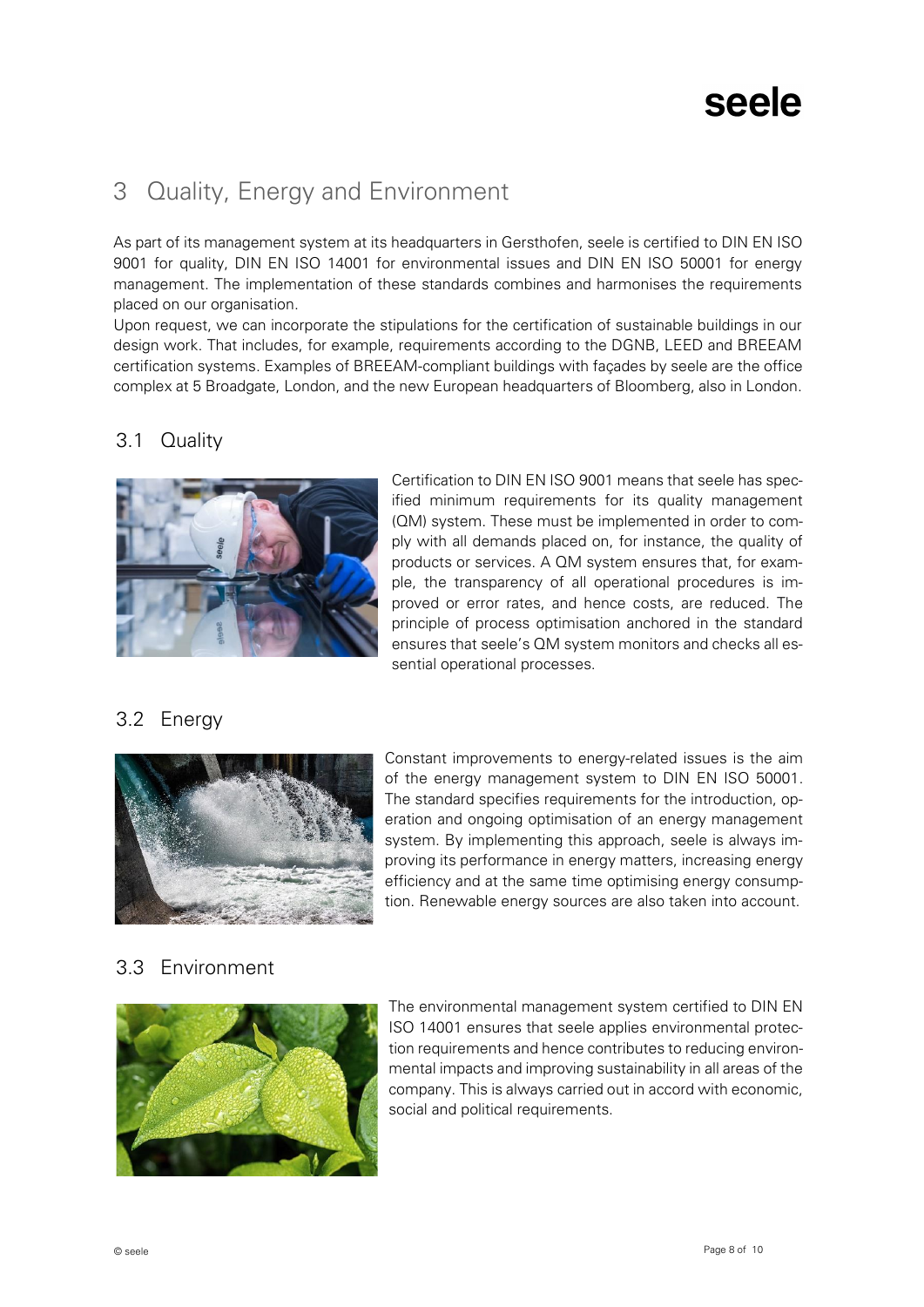## <span id="page-8-0"></span>4 References

The following is a selection of our project references. For details of further projects please go to www.seele.com.

| Project                                                       | <b>Location</b>               | <b>Façade type</b>      |
|---------------------------------------------------------------|-------------------------------|-------------------------|
| 33rd Penn Station Entrance                                    | New York/USA                  | Steel-and-glass design  |
| <b>5 Broadgate</b>                                            | London/UK                     | Unitised façade         |
| <b>Albert Einstein Learning and</b><br><b>Research Center</b> | São Paulo/Brazil              | Steel-and-glass design  |
| Apple Park movable façade                                     | Cupertino/USA                 | Structural glass design |
| <b>Apple Retail Store Piazza Liberty</b>                      | Milan/Italy                   | Structural glass design |
| <b>Apple retail store, Union Square</b>                       | San Francisco/USA             | Structural glass design |
| Apple retail store, Knightsbridge                             | Singapore                     | Structural glass design |
| <b>Auchan Pôle Europe</b><br>shopping centre                  | Mont St. Martin/France        | Membrane design         |
| <b>Brookfield Place</b>                                       | Calgary/Canada                | Steel-and-glass design  |
| <b>Butterfly House</b>                                        | Sharjah/United Arab Emirates  | Steel structure         |
| <b>Canary Wharf Crossrail Station</b>                         | London/UK                     | Membrane design         |
| <b>Capricorn Bridge</b>                                       | Dusseldorf/Germany            | Steel-and-glass design  |
| <b>Seattle Central Library</b>                                | Seattle/USA                   | Steel-and-glass design  |
| <b>Chadstone Shopping Centre</b>                              | Melbourne/Australia           | Steel-and-glass design  |
| <b>Château Margaux</b>                                        | Margaux/France                | Steel-and-glass design  |
| <b>Cutty Sark conservation project</b>                        | London/UK                     | Steel-and-glass design  |
| <b>Dior flagship store</b>                                    | Beverly Hills/USA             | Structural glass design |
| <b>European Central Bank</b>                                  | Frankfurt am Main/<br>Germany | Unitised façade         |
| <b>Grand Hall</b>                                             | Montreal/Canada               | Structural glass design |
| <b>ICONSIAM</b>                                               | Bangkok/Thailand              | Structural glass design |
| <b>InterContinental Davos Hotel</b>                           | Davos/Switzerland             | Unitised façade         |